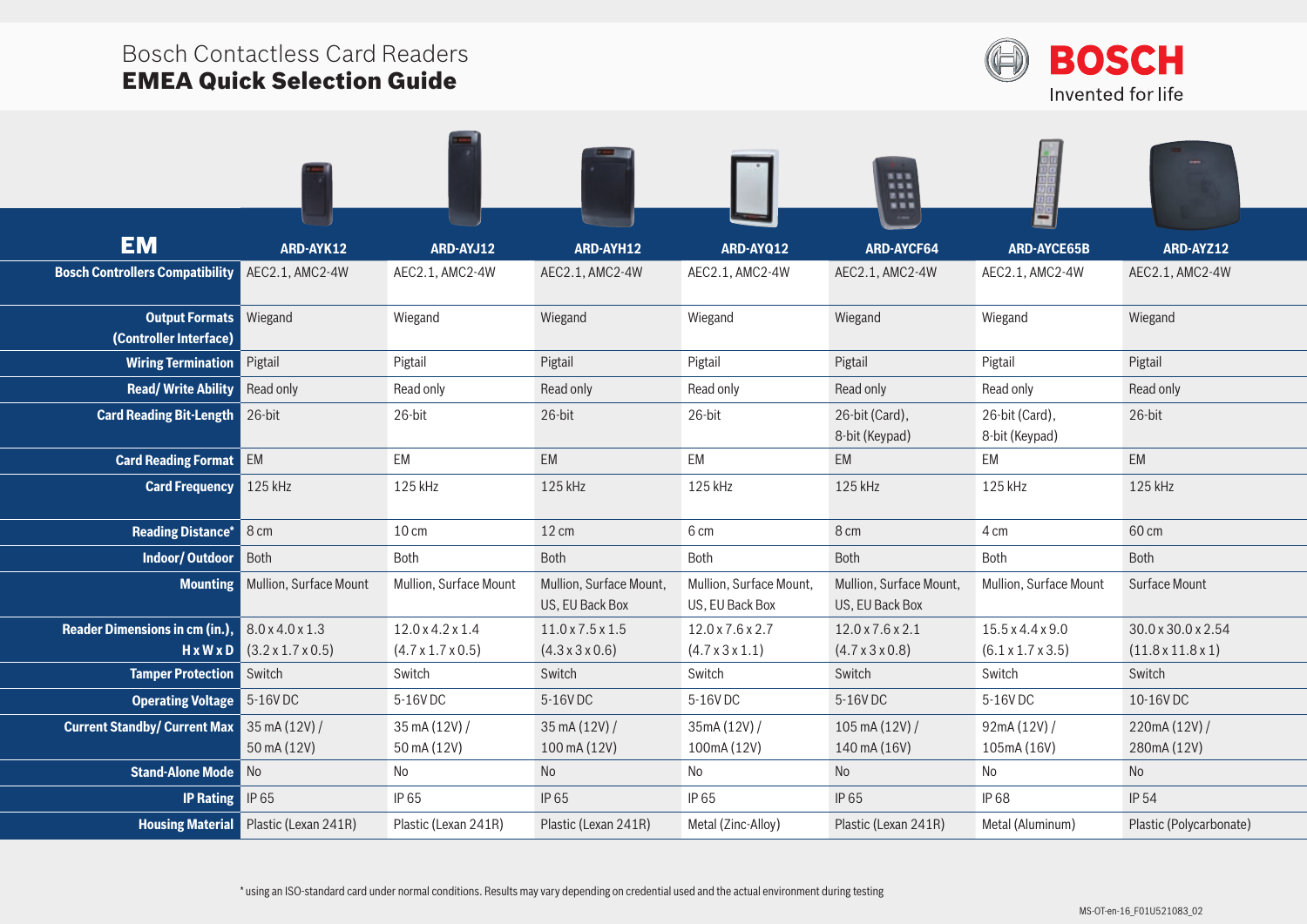

| <b>HID Prox</b>                                                   | <b>ARD-PROX-PPL</b>                     | <b>ARD-MINIPROX</b>           | <b>ARD-ENTRYPROX</b>              | ARD-PROX80                        |
|-------------------------------------------------------------------|-----------------------------------------|-------------------------------|-----------------------------------|-----------------------------------|
| <b>Bosch Controllers Compatibility</b>                            | AEC2.1, AMC2-4W                         | AEC2.1, AMC2-4W               | AEC2.1, AMC2-4W                   | AEC2.1, AMC2-4W                   |
| <b>Output Formats</b><br>(Controller Interface)                   | Wiegand                                 | Wiegand                       | Wiegand                           | Wiegand                           |
| <b>Wiring Termination</b>                                         | Pigtail                                 | Pigtail                       | <b>Terminal Strip</b>             | Pigtail                           |
| <b>Read/Write Ability</b>                                         | Read only                               | Read only                     | Read only                         | Read only                         |
| <b>Card Reading Bit-Length</b>                                    | 26-bit                                  | 26-bit                        | 26-bit (Card),<br>26-bit (Keypad) | 26-bit                            |
| <b>Card Reading Format</b>                                        | <b>HID Prox</b>                         | <b>HID Prox</b>               | <b>HID Prox</b>                   | <b>HID Prox</b>                   |
| <b>Card Frequency</b>                                             | 125 kHz                                 | 125 kHz                       | 125 kHz                           | 125 kHz                           |
| <b>Reading Distance*</b>                                          | 7 cm                                    | $12 \text{ cm}$               | 6 cm                              | 6 cm                              |
| <b>Indoor/Outdoor</b>                                             | Both                                    | Both                          | Indoor                            | Both                              |
| <b>Mounting Mullion</b>                                           |                                         | Mullion                       | US, EU Back Box, or Surface Mount | US, EU Back Box, or Surface Mount |
| <b>Reader Dimensions in cm (in.),</b> $8.0 \times 4.3 \times 1.7$ |                                         | $15.2 \times 4.3 \times 1.9$  | $13.3 \times 6.9 \times 3.5$      | 8.0 x 8.0 x 2.9                   |
|                                                                   | $H \times W \times D$ (3.1 x 1.7 x 0.7) | $(6.0 \times 1.7 \times 1.0)$ | $(5.3 \times 2.8 \times 1.4)$     | $(3.1 \times 3.1 \times 1.1)$     |
| <b>Tamper Protection</b>                                          | $\blacksquare$ No                       | Switch                        | Switch                            | No                                |
| <b>Operating Voltage</b>                                          | 5-16V DC                                | 5-16V DC                      | 10-16VDC                          | 5-16V DC                          |
| <b>Current Standby / Current Max</b>                              | 30mA/75mA                               | 30mA/75mA                     | No standby / 150mA (12V)          | 20mA (12V) / 115mA (12V)          |
| <b>Stand-Alone Mode</b> No                                        |                                         | No                            | Yes                               | No                                |
| <b>IP Rating</b>                                                  | IP 65                                   | IP 65                         | <b>IP 50</b>                      | IP 65                             |
| <b>Housing Material</b>                                           | Plastic (Polycarbonate UL 94)           | Plastic (Polycarbonate UL 94) | Plastic (Polycarbonate UL 94)     | Plastic (Polycarbonate UL 94)     |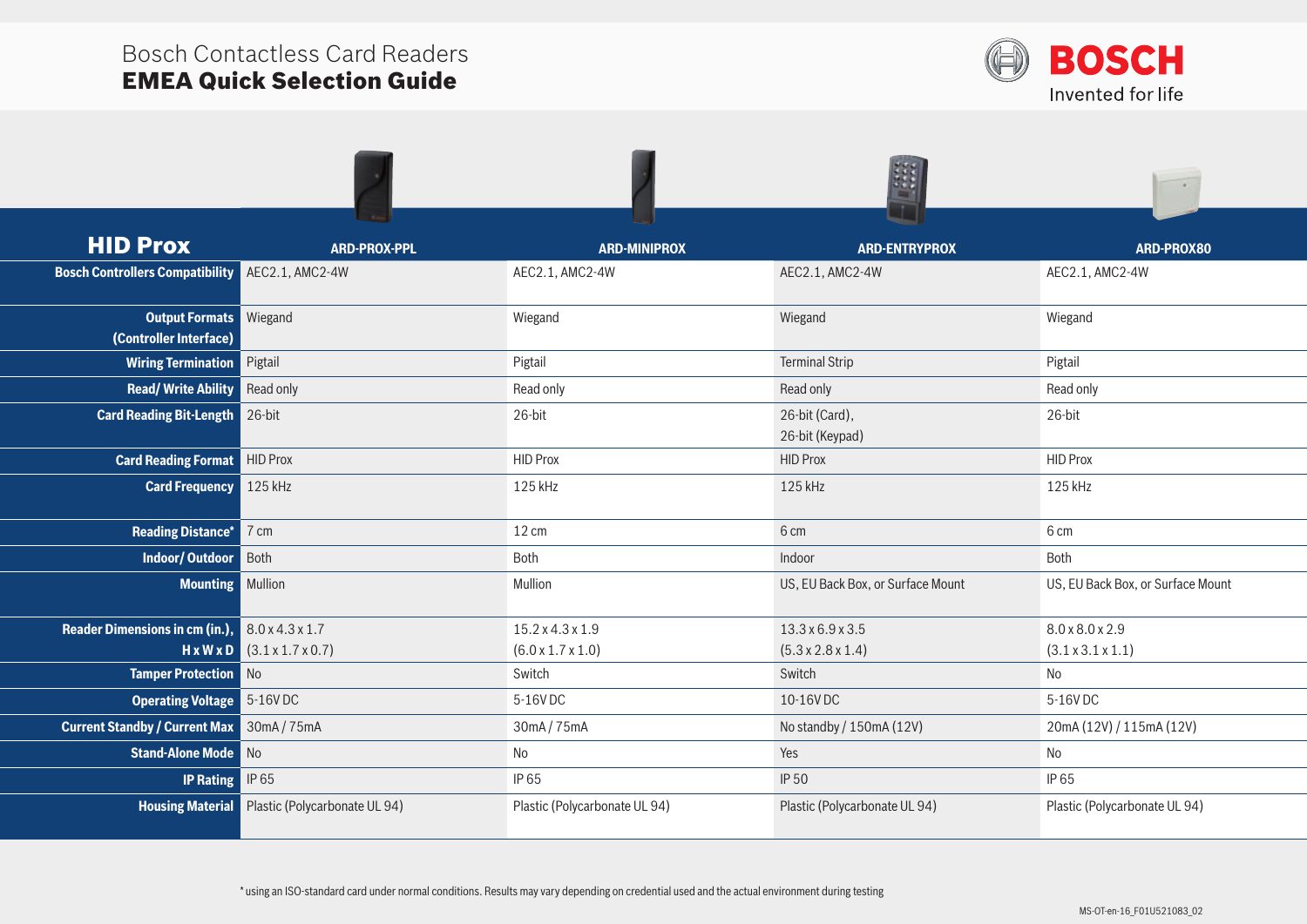

|                                                 |                                                |                                                |                                                | H                                                                        |                                |
|-------------------------------------------------|------------------------------------------------|------------------------------------------------|------------------------------------------------|--------------------------------------------------------------------------|--------------------------------|
| <b>iClass</b>                                   |                                                | <b>Black</b>                                   |                                                | $-$                                                                      | <b>Time</b>                    |
| <b>Mifare Classic CSN</b>                       | <b>ARD-R10EMEA</b>                             | ARD-R30                                        | <b>ARD-R40EMEA</b>                             | ARD-RK40-AMC01                                                           | ARD-R90-AKT00                  |
| <b>Bosch Controllers Compatibility</b>          | AEC2.1, AMC2-4W                                | AEC2.1, AMC2-4W                                | AEC2.1, AMC2-4W                                | AEC2.1, AMC2-4W                                                          | AEC2.1, AMC2-4W                |
| <b>Output Formats</b><br>(Controller Interface) | Wiegand                                        | Wiegand                                        | Wiegand                                        | Wiegand                                                                  | Wiegand                        |
| <b>Wiring Termination</b>                       | Pigtail                                        | Pigtail                                        | Pigtail                                        | Pigtail                                                                  | <b>Terminal Strip</b>          |
| <b>Read/Write Ability</b>                       | Read only                                      | Read only                                      | Read only                                      | Read only                                                                | Read only                      |
| <b>Card Reading Bit-Length</b>                  | iClass 26-, 35-, 37-bit/<br>Mifare Classic CSN | iClass 26-, 35-, 37-bit/<br>Mifare Classic CSN | iClass 26-, 35-, 37-bit/<br>Mifare Classic CSN | iClass 26-, 35-, 37-bit/<br>Mifare Classic CSN (Card),<br>4-bit (Keypad) | iClass 26-, 35-, 37-bit (Card) |
| <b>Card Reading Format</b>                      | iClass/Mifare Classic CSN                      | iClass/Mifare Classic CSN                      | iClass/ Mifare Classic CSN                     | iClass/Mifare Classic CSN                                                | <b>iClass</b>                  |
| <b>Card Frequency</b>                           | 13.56 MHz                                      | 13.56 MHz                                      | 13.56 MHz                                      | 13.56 MHz                                                                | 13.56 MHz                      |
| <b>Reading Distance*</b>                        | 9 cm                                           | $10 \text{ cm}$                                | $11 \text{ cm}$                                | $11 \text{ cm}$                                                          | 45 cm                          |
| <b>Indoor/Outdoor</b>                           | Both                                           | Both                                           | Both                                           | Both                                                                     | Both                           |
| <b>Mounting</b> Mullion                         |                                                | EU and Asian Back Box                          | EU, US, and Asian Back Box                     | EU, US, and Asian Back Box                                               | Surface Mount                  |
| <b>Reader Dimensions in cm (in.),</b>           | $10.3 \times 4.8 \times 2.0$                   | 8.4 x 8.4 x 1.9                                | $12.2 \times 8.4 \times 2.2$                   | $12.2 \times 8.4 \times 2.3$                                             | $30.5 \times 30.5 \times 3.2$  |
|                                                 | $H \times W \times D$ (1.9 x 4.0 x 0.8)        | $(3.3 \times 3.3 \times 0.8)$                  | $(3.3 \times 4.8 \times 0.9)$                  | $(3.3 \times 4.8 \times 0.9)$                                            | (12.0x 12.0x 1.3)              |
| <b>Tamper Protection</b>                        | Optical                                        | Optical                                        | Optical                                        | Optical                                                                  | Switch                         |
| <b>Operating Voltage</b>                        | 5-16V DC                                       | 5-16V DC                                       | 5-16V DC                                       | 5-16V DC                                                                 | 12-24V DC                      |
| <b>Current Standby/ Current Max</b> 55mA/116mA  |                                                | 55mA/121mA                                     | 55mA/121mA                                     | 65mA/225mA                                                               | 420mA (12V) /<br>1300mA (12V)  |
| <b>Stand-Alone Mode</b>                         | $\blacksquare$ No                              | No                                             | <b>No</b>                                      | No                                                                       | No                             |
| <b>IP Rating</b>                                | IP 55                                          | IP 55                                          | IP 55                                          | IP 55                                                                    | <b>IP 55</b>                   |
| <b>Housing Material</b>                         | Plastic (Polycarbonate UL 94)                  | Plastic (Lexan 241R)                           | Plastic (Lexan 241R)                           | Metal (Zinc-Alloy)                                                       | Plastic (Polycarbonate UL 94)  |

\* using an ISO-standard card under normal conditions. Results may vary depending on credential used and the actual environment during testing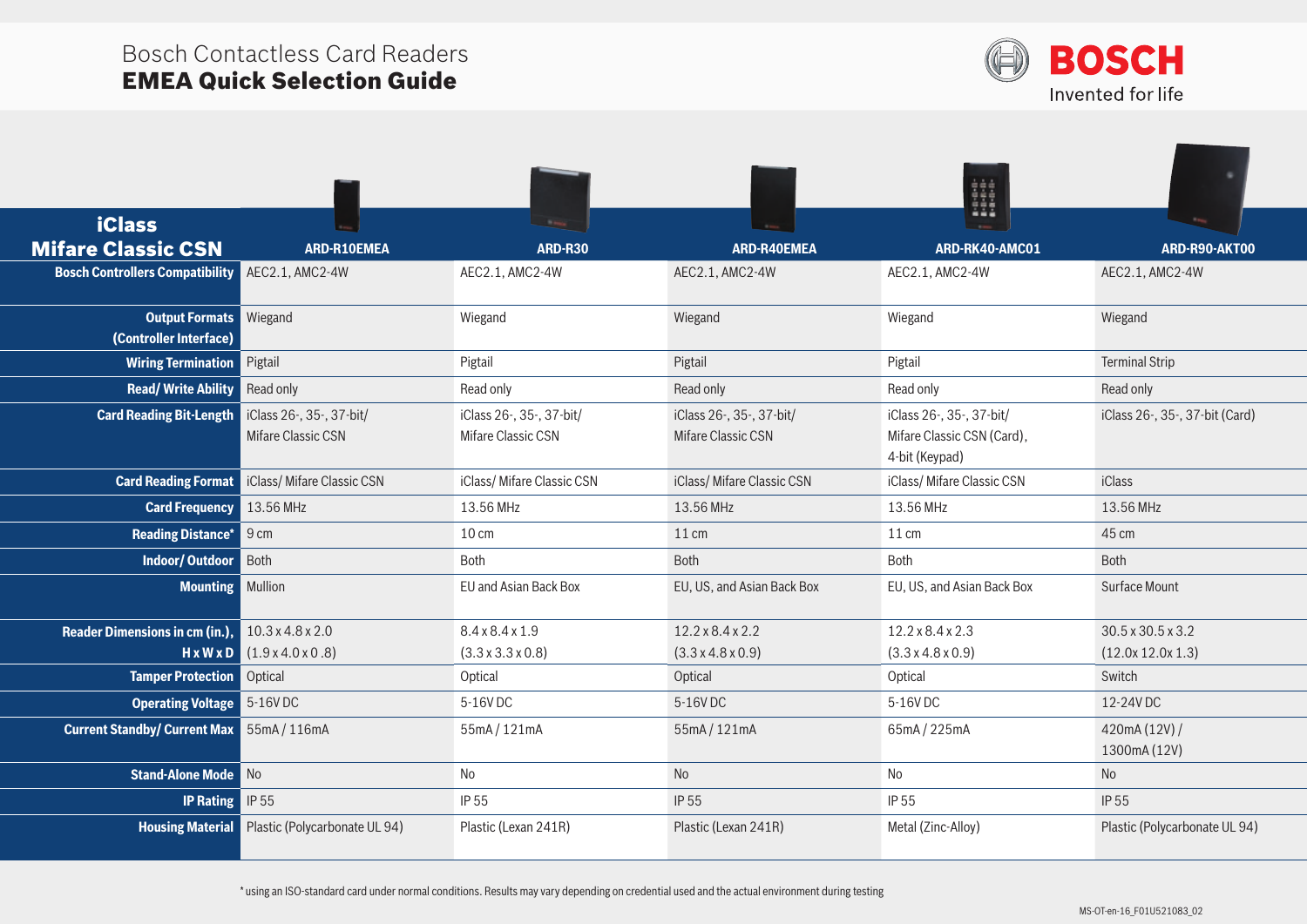

|                                                 |                                                              | <b>JOX</b>                                                     | 70x                                                            | 10x<br>113<br>111<br>$\frac{1}{2}$                             | 70X<br>H                                                |                                                     |
|-------------------------------------------------|--------------------------------------------------------------|----------------------------------------------------------------|----------------------------------------------------------------|----------------------------------------------------------------|---------------------------------------------------------|-----------------------------------------------------|
| <b>Mifare</b><br><b>Hitag 1</b><br><b>Legic</b> | ARD-3000MF-SDM<br><b>ARD-3000HI1-SDM</b><br>ARD-3000LE-SDM   | ARD-1000MF-UP<br><b>ARD-1000HI1-UP</b><br><b>ARD-1000LE-UP</b> | ARD-1000MF-AP<br><b>ARD-1000HI1-AP</b><br><b>ARD-1000LE-AP</b> | ARD-1010MF-UP<br><b>ARD-1010HI1-UP</b><br><b>ARD-1010LE-UP</b> | ARD-1010MF-AP<br><b>ARD-1010HI1-AP</b><br>ARD-1010LE-AP | ARD-7020MF-485<br>ARD-7020HI1-485<br>ARD-7020LE-485 |
| <b>Bosch Controllers Compatibility</b>          | AMC2-4R4                                                     | AMC2-4R4                                                       | AMC2-4R4                                                       | AMC2-4R4                                                       | AMC2-4R4                                                | AMC2-4R4                                            |
| <b>Output Formats</b><br>(Controller Interface) | <b>RS-485 L-BUS</b>                                          | RS-485 L-BUS                                                   | RS-485 L-BUS                                                   | RS-485 L-BUS                                                   | <b>RS-485 L-BUS</b>                                     | RS-485 L-BUS                                        |
| <b>Wiring Termination</b>                       | 2-wire RS-485 Terminal Strip                                 | 2-wire RS-485 Terminal Strip                                   | 2-wire RS-485 Terminal Strip                                   | 2-wire RS-485 Terminal Strip                                   | 2-wire RS-485 Terminal Strip                            | 2-wire RS-485 Terminal Strip                        |
| <b>Read/Write Ability</b>                       | Read Only                                                    | Read Only                                                      | <b>Read Only</b>                                               | <b>Read Only</b>                                               | Read Only                                               | <b>Both</b>                                         |
| <b>Card Reading Bit-Length</b>                  | N.A., Data Record only                                       | N.A., Data Record only                                         | N.A., Data Record only                                         | N.A., Data Record only                                         | N.A., Data Record only                                  | N.A., Data Record only                              |
| <b>Card Reading Format</b>                      | Mifare or Hitag 1 or Legic                                   | Mifare or Hitag 1 or Legic                                     | Mifare or Hitag 1 or Legic                                     | Mifare or Hitag 1 or Legic                                     | Mifare or Hitag 1 or Legic                              | Mifare or Hitag 1 or Legic                          |
| <b>Card Frequency</b>                           | 13.56 MHz (Mifare or Legic)<br>125 kHz (Hitag 1)             | 13.56 MHz (Mifare or Legic)<br>125 kHz (Hitag 1)               | 13.56 MHz (Mifare or Legic)<br>125 kHz (Hitag 1)               | 13.56 MHz (Mifare or Legic)<br>125 kHz (Hitag 1)               | 13.56 MHz (Mifare or Legic)<br>125 kHz (Hitag 1)        | 13.56 MHz (Mifare or Legic)<br>125 kHz (Hitag 1)    |
| <b>Reading Distance*</b>                        | 4 cm                                                         | 6 cm                                                           | 6 cm                                                           | 6 cm                                                           | 6 cm                                                    | 4 cm                                                |
| <b>Indoor/Outdoor</b>                           | Indoor                                                       | <b>Both</b>                                                    | <b>Both</b>                                                    | Both                                                           | <b>Both</b>                                             | Indoor                                              |
| <b>Mounting</b>                                 | EU Back Box                                                  | <b>EU Back Box</b>                                             | Surface Mount                                                  | <b>EU Back Box</b>                                             | Surface Mount                                           | Surface Mount, EU Back Box                          |
| <b>Reader Dimensions in cm (in.),</b><br>HxWxD  | $7.0 \times 7.0 \times 4.5$<br>$(2.8 \times 2.8 \times 1.8)$ | 8.1 x 8.1 x 1.1<br>$(3.2 \times 3.2 \times 0.4)$               | 8.1 x 8.1 x 4.0<br>$(3.2 \times 3.2 \times 1.6)$               | $8.1 \times 8.1 \times 1.1$<br>$(3.2 \times 3.2 \times 0.4)$   | 8.1 x 8.1 x 4.0<br>$(3.2 \times 3.2 \times 1.6)$        | 18.0 x 11.5 x 3.2<br>$(7.1 \times 4.5 \times 1.3)$  |
| <b>Tamper Protection</b>                        | Optical                                                      | Optical                                                        | Optical                                                        | Optical                                                        | Optical                                                 | Optical                                             |
| <b>Operating Voltage</b>                        | 8-30V DC                                                     | 8-30V DC                                                       | 8-30V DC                                                       | 8-30V DC                                                       | 8-30V DC                                                | 12-24V DC                                           |
| <b>Current Standby/ Current Max</b>             | 83mA / 146mA                                                 | 71mA/250mA                                                     | 71mA/250mA                                                     | 71mA/250mA                                                     | 71mA/250mA                                              | 133mA/133mA                                         |
| <b>Stand-Alone Mode</b>                         | <b>No</b>                                                    | No                                                             | <b>No</b>                                                      | No                                                             | No                                                      | No                                                  |
| <b>IP Rating</b>                                | <b>IP40</b>                                                  | <b>IP 54</b>                                                   | <b>IP 54</b>                                                   | <b>IP 54</b>                                                   | <b>IP 54</b>                                            | IP 54                                               |
| <b>Housing Material</b>                         | Plastic (PC+ PMMA)                                           | Plastic (PC+ ABS+ FR)                                          | Plastic (PC+ ABS+ FR)                                          | Plastic (PC+ ABS+ FR)                                          | Plastic (PC+ ABS+ FR)                                   | Plastic (PC+ ABS+ FR)                               |